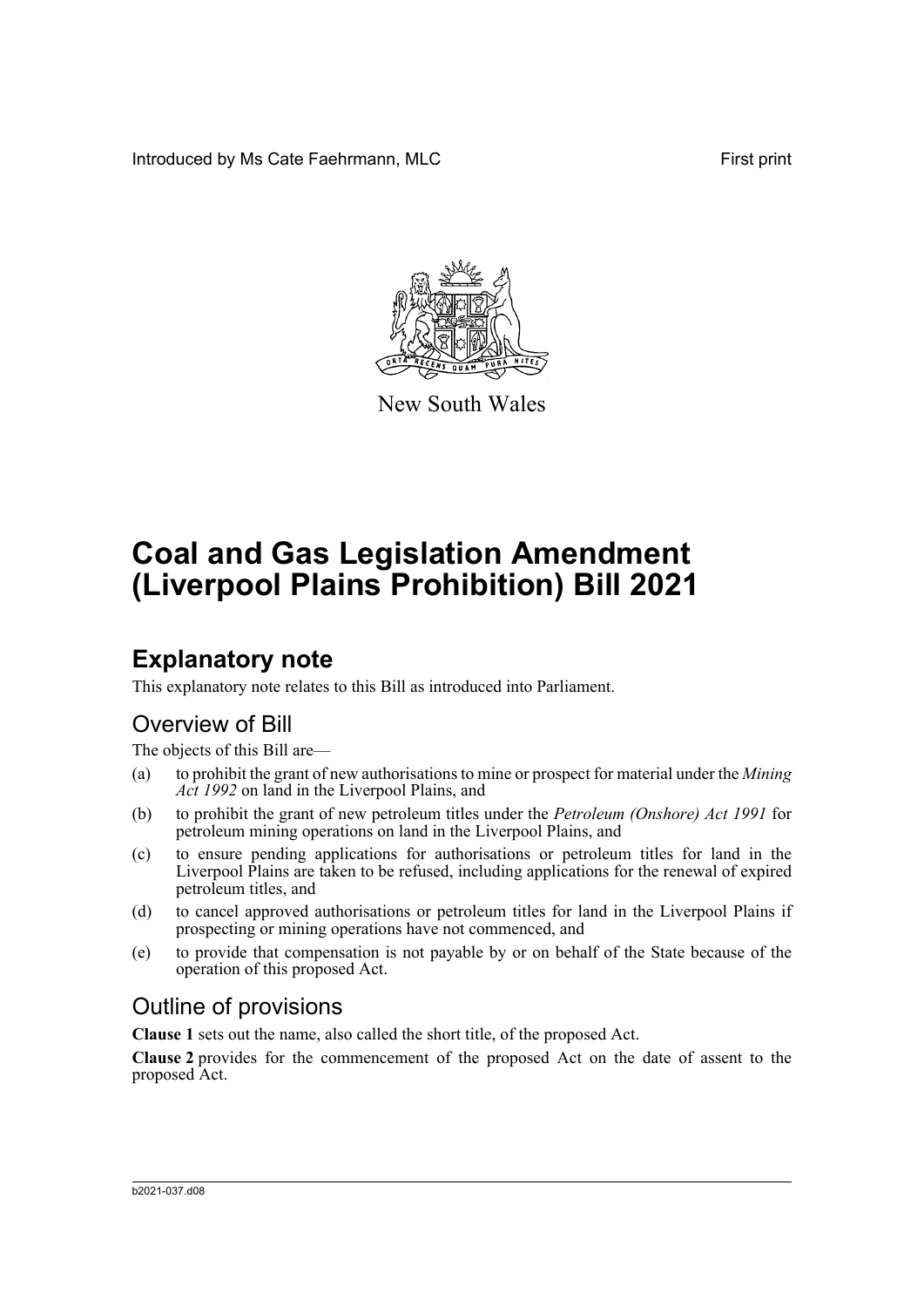### **Schedule 1 Amendment of Mining Act 1992 No 29**

**Schedule 1** inserts proposed section 10B into the *Mining Act 1992* to prohibit the grant of a new authorisation to mine or prospect any material on land in the Liverpool Plains.

The proposed section provides that an application for an authorisation made but not finally determined before the commencement of the proposed Act is taken to be refused.

The proposed section also cancels an approved authorisation for land in the Liverpool Plains if prospecting or mining operations have not commenced.

Compensation is not payable by or on behalf of the State because of the operation of the proposed section.

### **Schedule 2 Amendment of Petroleum (Onshore) Act 1991 No 84**

**Schedule 2** inserts proposed Part 2A into the *Petroleum (Onshore) Act 1991* to prohibit the grant of a new petroleum title under the *Petroleum (Onshore) Act 1991* for land in the Liverpool Plains.

The proposed Part provides that an application for a petroleum title made but not finally determined before the commencement of the proposed  $\overrightarrow{Act}$  is taken to be refused. Further, an application for an expired, unused petroleum title may not be enlivened by way of the *Petroleum (Onshore) Act 1991*, section 20 and is also taken to be refused.

The proposed Part also cancels an approved petroleum title for land in the Liverpool Plains if petroleum mining operations have not commenced.

Compensation is not payable by or on behalf of the State because of the operation of the proposed Part.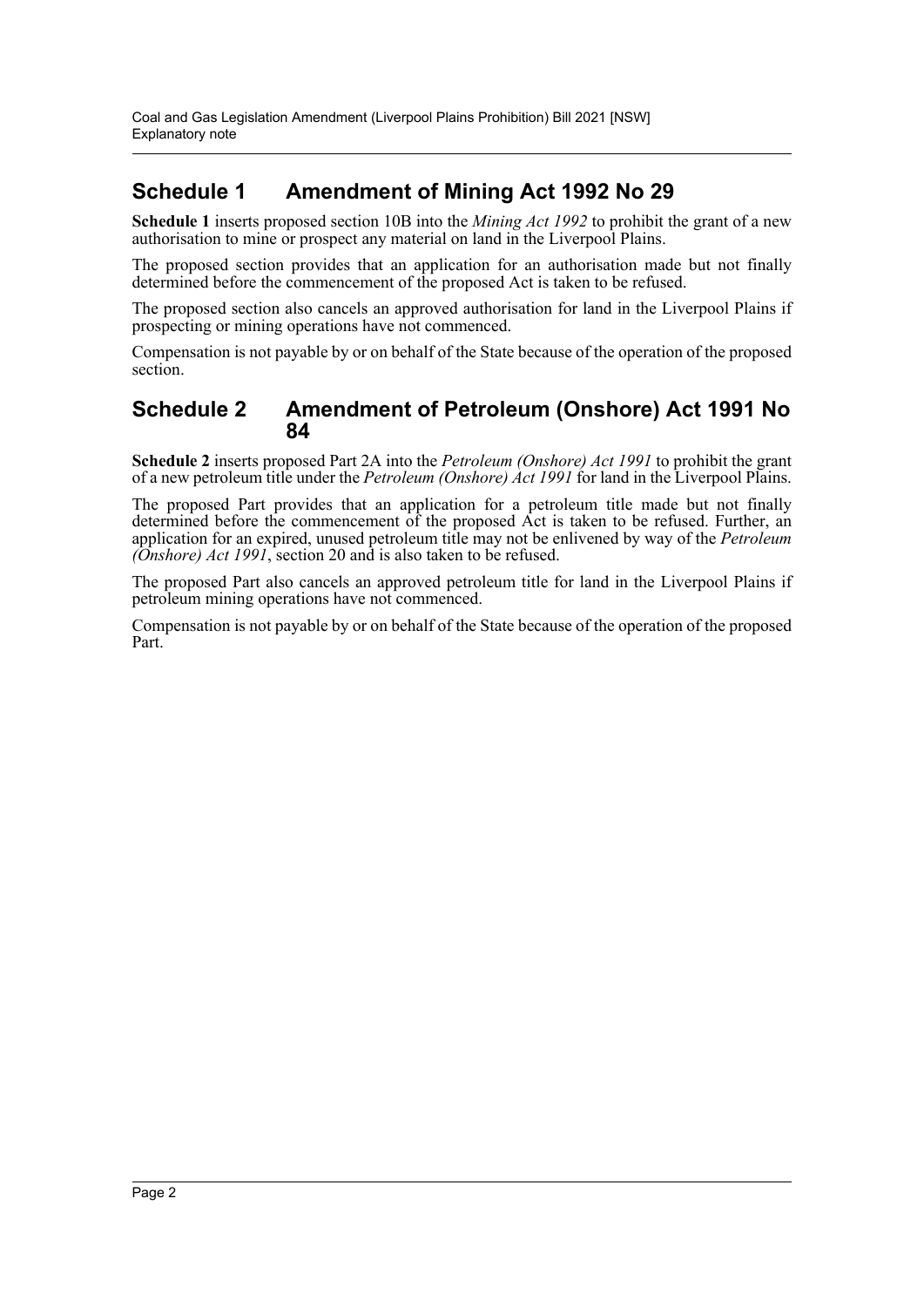Introduced by Ms Cate Faehrmann, MLC First print



New South Wales

# **Coal and Gas Legislation Amendment (Liverpool Plains Prohibition) Bill 2021**

# **Contents**

|                                                  |  |                                                 | Page |
|--------------------------------------------------|--|-------------------------------------------------|------|
|                                                  |  | Name of Act                                     |      |
|                                                  |  | Commencement                                    |      |
| Amendment of Mining Act 1992 No 29<br>Schedule 1 |  |                                                 |      |
| <b>Schedule 2</b>                                |  | Amendment of Petroleum (Onshore) Act 1991 No 84 |      |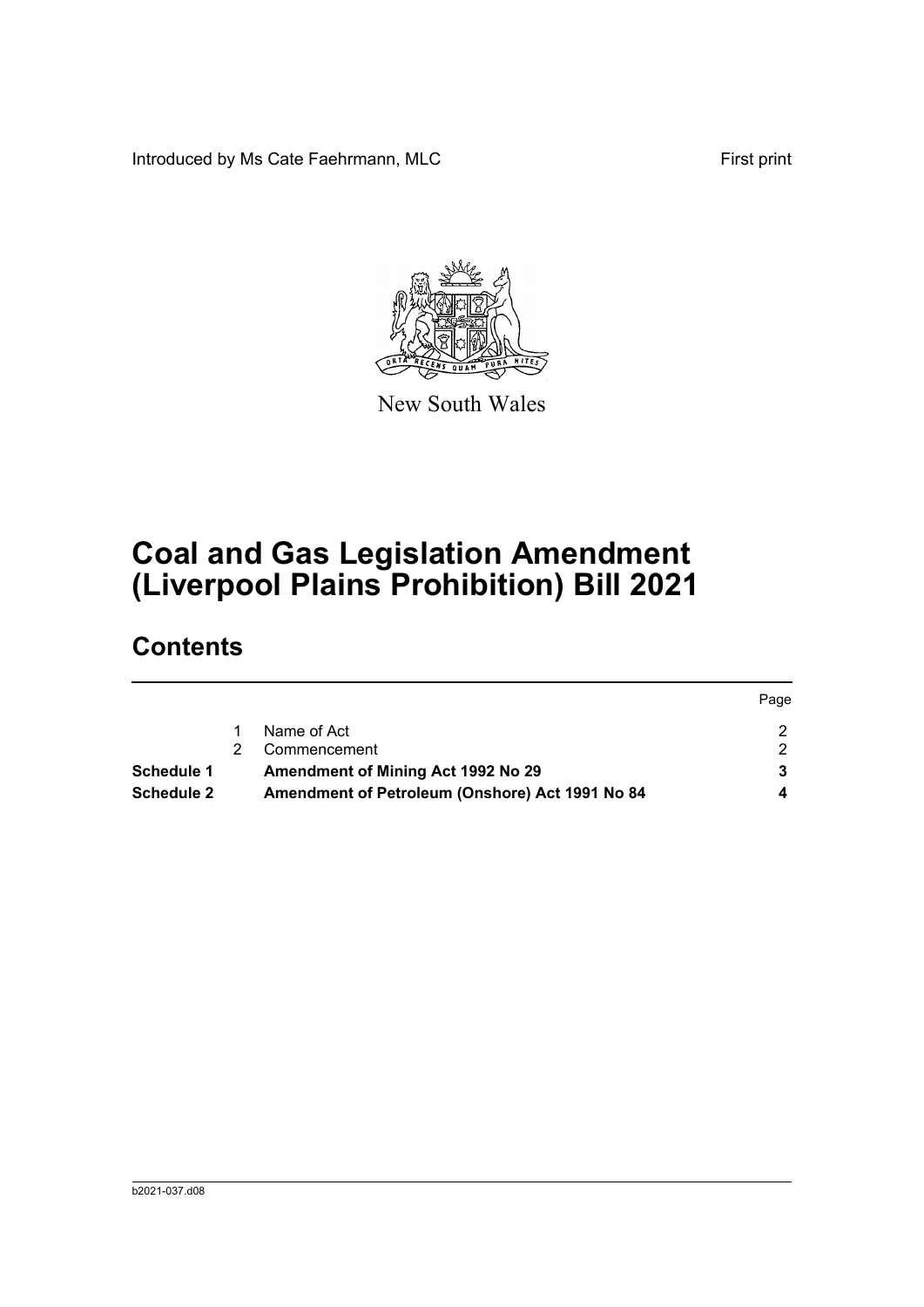

New South Wales

# **Coal and Gas Legislation Amendment (Liverpool Plains Prohibition) Bill 2021**

No , 2021

#### **A Bill for**

An Act to prohibit the grant of new mining authorisations and petroleum titles for land in the Liverpool Plains; and for related purposes.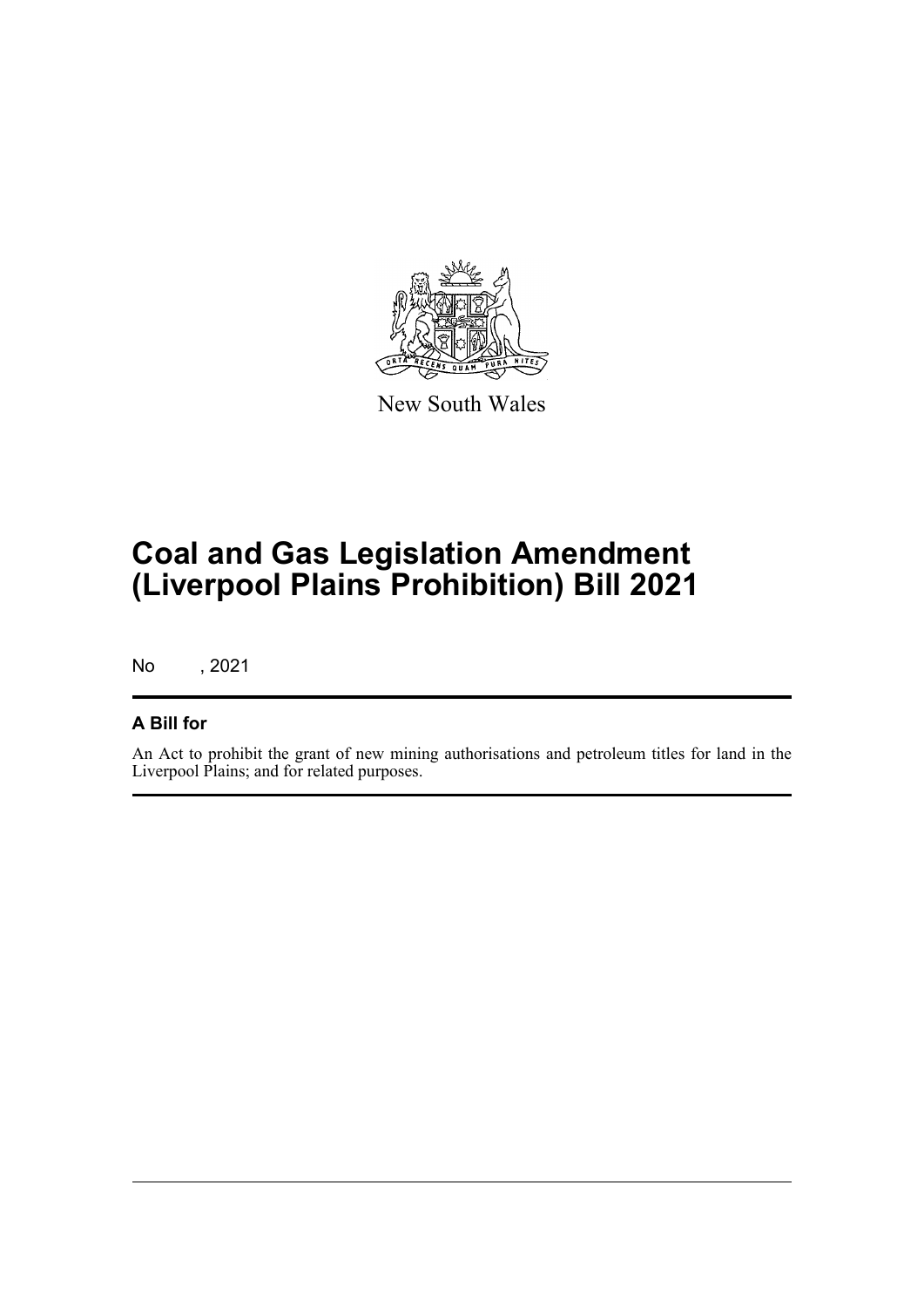Coal and Gas Legislation Amendment (Liverpool Plains Prohibition) Bill 2021 [NSW]

<span id="page-4-1"></span><span id="page-4-0"></span>

| The Legislature of New South Wales enacts-                                                     |        |
|------------------------------------------------------------------------------------------------|--------|
| Name of Act                                                                                    | 2      |
| This Act is the Coal and Gas Legislation Amendment (Liverpool Plains Prohibition)<br>Act 2021. | 3<br>4 |
| <b>Commencement</b>                                                                            | 5      |
| This Act commences on the date of assent to this Act.                                          | 6      |
|                                                                                                |        |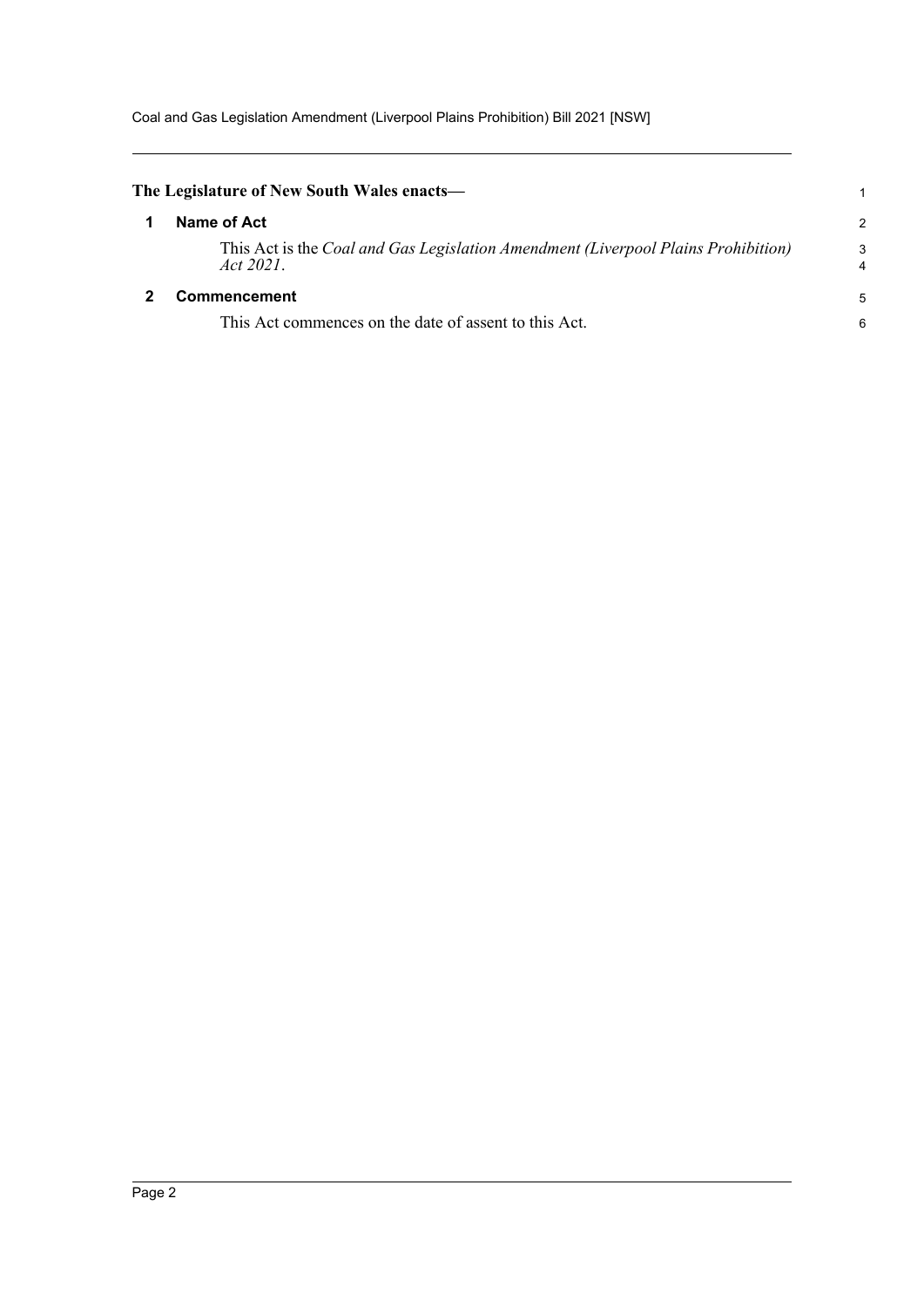<span id="page-5-0"></span>

| <b>Schedule 1</b> | <b>Amendment of Mining Act 1992 No 29</b> |  |  |
|-------------------|-------------------------------------------|--|--|
|                   |                                           |  |  |

|     | <b>Section 10B</b>                                             |     |                                                                                                                                                                                                                                                              | 2                    |  |
|-----|----------------------------------------------------------------|-----|--------------------------------------------------------------------------------------------------------------------------------------------------------------------------------------------------------------------------------------------------------------|----------------------|--|
|     |                                                                |     | Insert after section 10A-                                                                                                                                                                                                                                    | 3                    |  |
| 10B | Prohibition on grant of authorisations in the Liverpool Plains |     |                                                                                                                                                                                                                                                              |                      |  |
|     | (1)                                                            |     | This section applies to an authorisation to mine or prospect for material on<br>land in the Liverpool Plains (a Liverpool Plains authorisation).                                                                                                             | 5<br>6               |  |
|     | (2)                                                            |     | A Liverpool Plains authorisation may not be granted after the commencement<br>of this section.                                                                                                                                                               | $\overline{7}$<br>8  |  |
|     | (3)                                                            |     | An application or tender for a Liverpool Plains authorisation made but not<br>finally determined before the commencement of this section is taken to be<br>refused.                                                                                          |                      |  |
|     | (4)                                                            |     | If, immediately before the commencement of this section, a Liverpool Plains<br>authorisation has been granted but the holder of the authorisation has not<br>commenced prospecting or mining operations, the Liverpool Plains<br>authorisation is cancelled. | 12<br>13<br>14<br>15 |  |
|     | (5)                                                            |     | Compensation is not payable by or on behalf of the State—                                                                                                                                                                                                    | 16                   |  |
|     |                                                                | (a) | because of the enactment or operation of this section, or                                                                                                                                                                                                    | 17                   |  |
|     |                                                                | (b) | because of a direct or indirect consequence of the enactment or<br>operation, including conduct under the authority of the enactment, or                                                                                                                     | 18<br>19             |  |
|     |                                                                | (c) | because of conduct relating to the enactment or operation.                                                                                                                                                                                                   | 20                   |  |
|     | (6)                                                            |     | In this section-                                                                                                                                                                                                                                             | 21                   |  |
|     |                                                                |     | <i>compensation</i> includes damages or any other form of monetary compensation.                                                                                                                                                                             | 22                   |  |
|     |                                                                |     | conduct includes an act or omission, whether unconscionable, misleading,<br>deceptive or otherwise.                                                                                                                                                          | 23<br>24             |  |
|     |                                                                |     | <b>Liverpool Plains</b> means land within the following areas—                                                                                                                                                                                               | 25                   |  |
|     |                                                                | (a) | the local government area of Liverpool Plains Shire,                                                                                                                                                                                                         | 26                   |  |
|     |                                                                | (b) | the local government area of Gunnedah Shire,                                                                                                                                                                                                                 | 27                   |  |
|     |                                                                | (c) | the town of Boggabri,                                                                                                                                                                                                                                        | 28                   |  |
|     |                                                                | (d) | the town of Rocky Glen,                                                                                                                                                                                                                                      | 29                   |  |
|     |                                                                | (e) | the town of Bomera,                                                                                                                                                                                                                                          | 30                   |  |
|     |                                                                | (f) | the town of Premer.                                                                                                                                                                                                                                          | 31                   |  |
|     |                                                                |     |                                                                                                                                                                                                                                                              |                      |  |

1